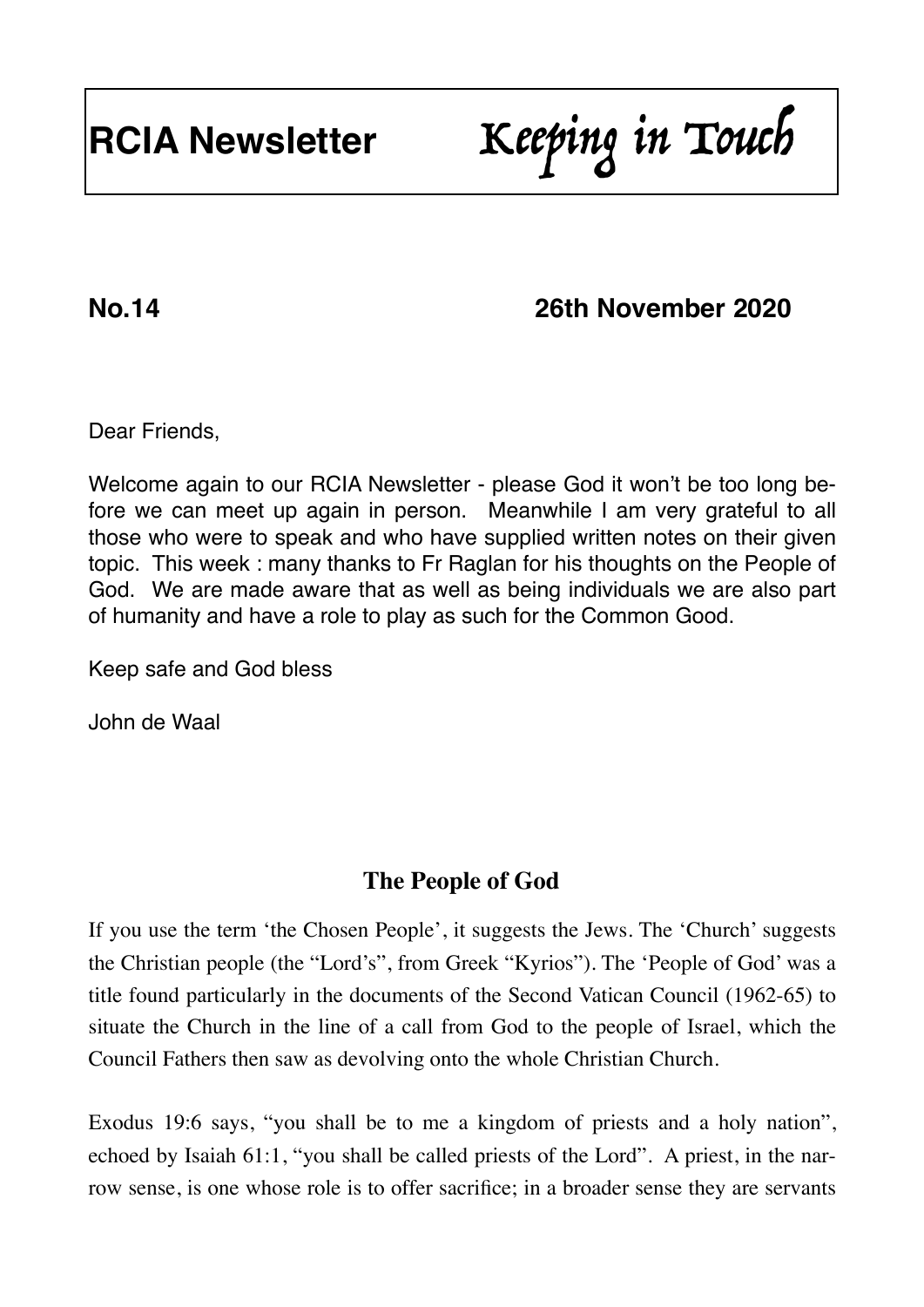or 'ministers' of God's love and mercy to the world. The call was to holiness; and a faithfulness to God and God's ways even when peoples around the Jews followed other and false gods. This meant that they were an 'ecclesia', a 'called-out' people, summoned to stand apart from the ways of others. They were to be 'other' as God is 'other'. Amongst themselves, however, their vocation was to unity, to be 'one' as God is 'one'. 'Holiness' has connotations both of 'set apart' and 'undivided'. Throughout the bible, holiness or 'righteousness' is given not to individuals but to a people, underlining that it is not an individualist pursuit, but comes when we make our spiritual journey alongside others.

This bond between God and God's people was sealed in the 'Covenant', a word taken from peace treaties putting an end to wars between different nations, but in essence stating that the heart of their religion was a living and trusting relationship. It is not just a book, even one as holy as the Bible; and it is not just a list of rules, although it includes those. Like all relationships it had the essential quality of unconditionality: God was not there simply to fulfil their desires, an instrumental god, but a Person who wasn't to be bribed, or taken for granted, but trusted and respected. When people forgot this aspect of relationship and made their religion a means to gaining power, in a mysterious way they actually forfeited their freedom.

The Covenant was established, although in not so many words, in the very first chapters of the book of Genesis between Adam and Eve, and God. They are to live in the world God created and gifted to them, only being careful to live according to certain of God's ways and not transgress. In a pattern to be repeated through time, they fail; and God restores them with a new set of conditions. Covenants are made with Noah and Abraham. Moses is called to be the agent of freeing his people from slavery in Egypt, after which again they are to live in a Covenant of gratitude (Exodus chapters 19, 20 and 34). After reaching the Promised Land, David is similarly granted powers to free his people from enemies round about, and promised an enduring legacy so long as they continue faithful. Once again they fail, but the Covenant is renewed with the whole people after the disaster of the Exile (597/587-538 BC) – see Jeremiah chapter 31, and Ezekiel chapter 36.

At the Last Supper Jesus is seated with his Apostles at the time of Passover, the iconic celebration of the Jewish people's liberation from slavery, and re-establishment as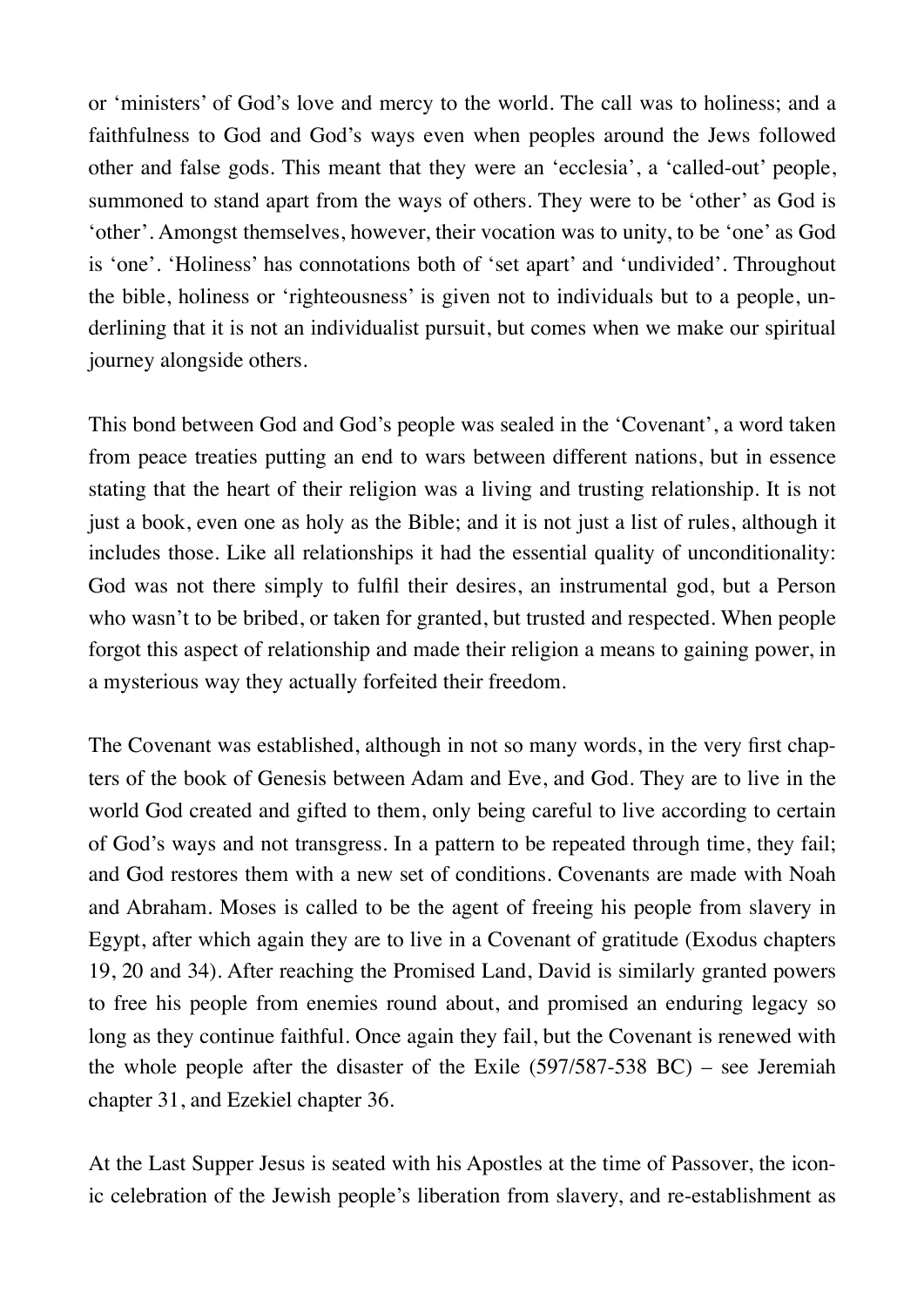a People, not just a group of captive individuals. Taking the wine cup of blessing he says, "this is the blood of the covenant poured out for many for the forgiveness of sins" (Matthew 26: 28; see too Mark 14: 24; Luke 22:20 has '*new* covenant' *[italics mine]*). It is upon this act of sacrifice for the world's salvation that Christians see themselves bound together as a People under God. Like the Chosen People they see themselves called both to be distinct from the 'world' in its negative sense, and to be a community travelling as one, not as lone individuals. However, Christians expressed this combination of 'apartness' and 'solidarity' in an interior way rather than something to do with their outward appearance or the places where they lived. In the words of a 2nd-Century martyr, Justin (+150 AD) they were 'like the soul in the body', living alongside others wherever they happened to be and full members of society, praying for its wellbeing; yet interiorly standing away from actions they saw as sinful. The same Vatican Council spoke of us as a 'Pilgrim People' (Lumen Gentium ['Light of the Nations'], *Constitution on the Church*, chapter VII), making our way through the sometime trials and darkness of this world, but encouraged by our fellowship with the saints who have gone ahead of us, and of those we have known who are being purified towards the life of heaven. The same *Constitution on the Church* (chapter I) spoke of her as, "in the nature of a sacrament –a sign and instrument, that is, of communion with God and of unity among all people". Sacraments point the ultimate triumph of God upon the Cross over sin and death. So the Church is needed as an ongoing witness to that victory, in this world when that reality is still not fulfilled and we ourselves have imperfections (as scandals in the Church itself all-too-sadly reveal). Sacraments proclaim in faith, however, that the goal of God's promised glory will come about; and not only that, but that in our lives we are part of *bringing* it about, not only 'sign' but 'instrument'.

We are the sign of that hope, more so than any book or statement of principles. Personal example is the most powerful form of witness to others, which is why Jesus' first act in his mission on earth was to choose the Apostles: People.